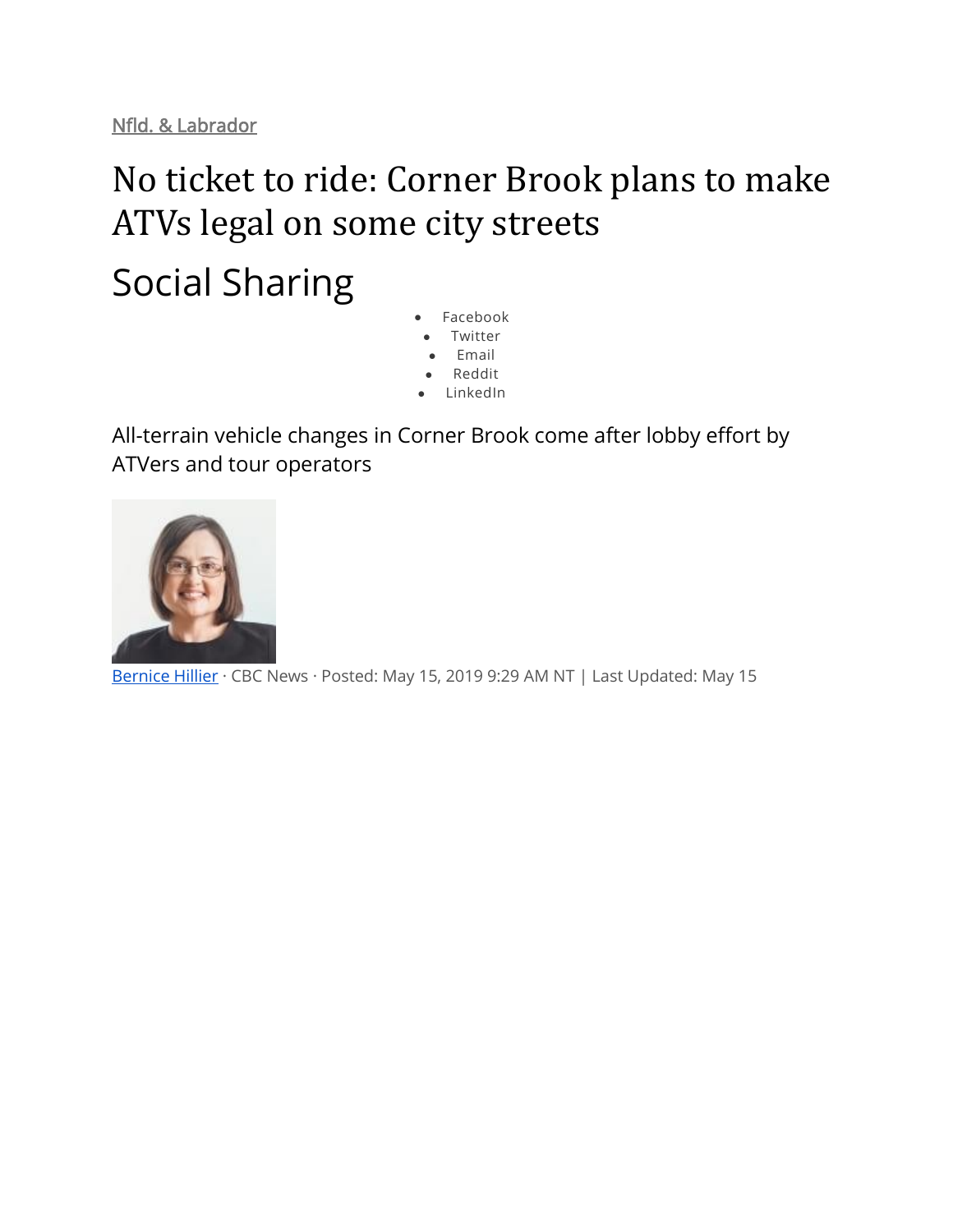

The City of Corner Brook did a test run of ATVs through the downtown core in April. Broadway was selected as part of the designated route for ATVs. (City of Corner Brook/Facebook)

#### 32

#### comments

People who drive cars, SUVs, and trucks in Corner Brook could soon have some company on the road, as the city plans to implement a pilot project to allow allterrain vehicles on some streets.

ATVs, such as quads and side-by-sides, would not have unlimited access but, starting June 1, will be allowed on a designated route along the city's waterfront and through the downtown core.

This route would enable riders to get from east to west through the city, access that is not available right now.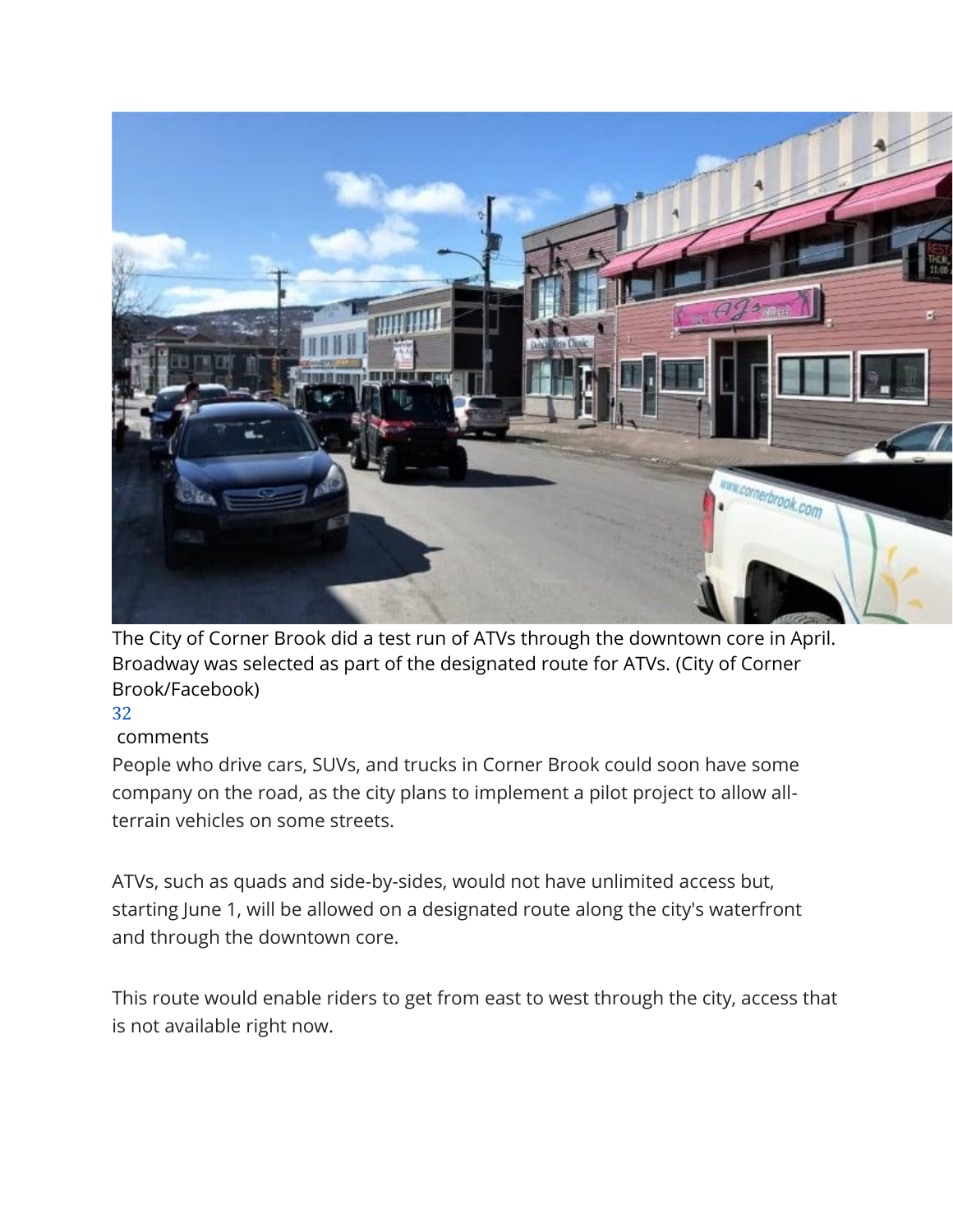"It's great news. It brings people right to the heart of our city," said tour operator Craig Borden, who operates a power sport retail store, Rugged Edge.



ATVs in parking spots next to traditional road vehicles could become a more common sight in Corner Brook, if the city's proposed bylaw passes on May 27. (Craig Borden/Submitted)

### No roadblocks to cash flow

But the change in a city bylaw to allow ATVs isn't being done out of the goodness of council's heart or to meet the needs of a few unhappy riders.

Mayor Jim Parsons said there's an economic reason at the root of this decision, which will be voted on by council on May 27.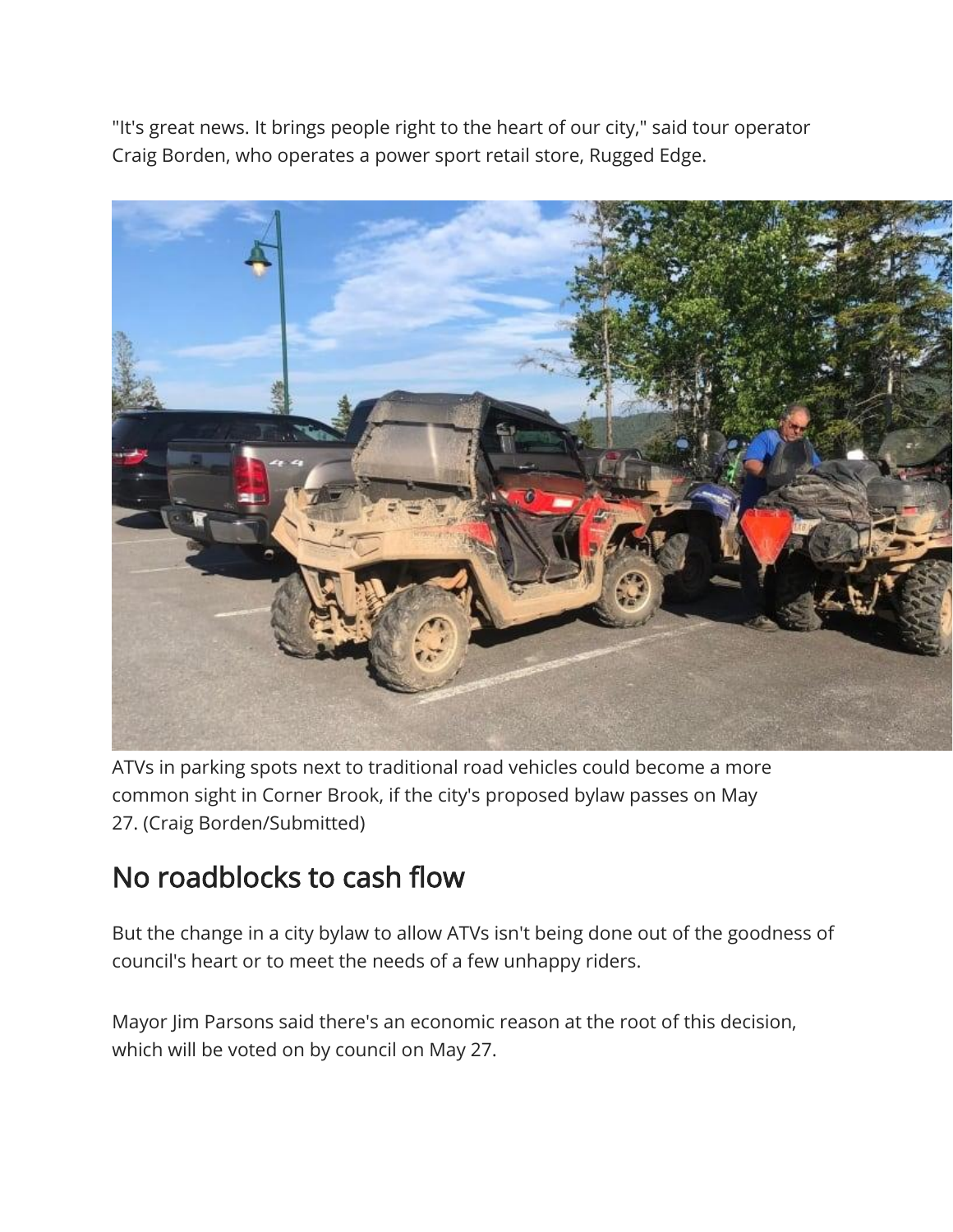"We think we're really missing out on some tourism dollars there," said Parsons.

#### **It brings people right to the heart of our city.**- Craig Borden

Borden said it's hard to know what the impact could be on the city's economy, given the thousands of people who own ATVs but have not been able to drive through the city in the past.

Instead, many ATV riders either had to sneak through the city illegally, or have their machines trailered around the city.

"We're missing out," said Borden, who lists gas stations, drug stores, grocery stores, motels and hotels as just some of the businesses that could benefit from ATVs coming through the city.

Parsons said he's been told by hoteliers that ATV access could mean hundreds more bookings per year at accommodations in the city.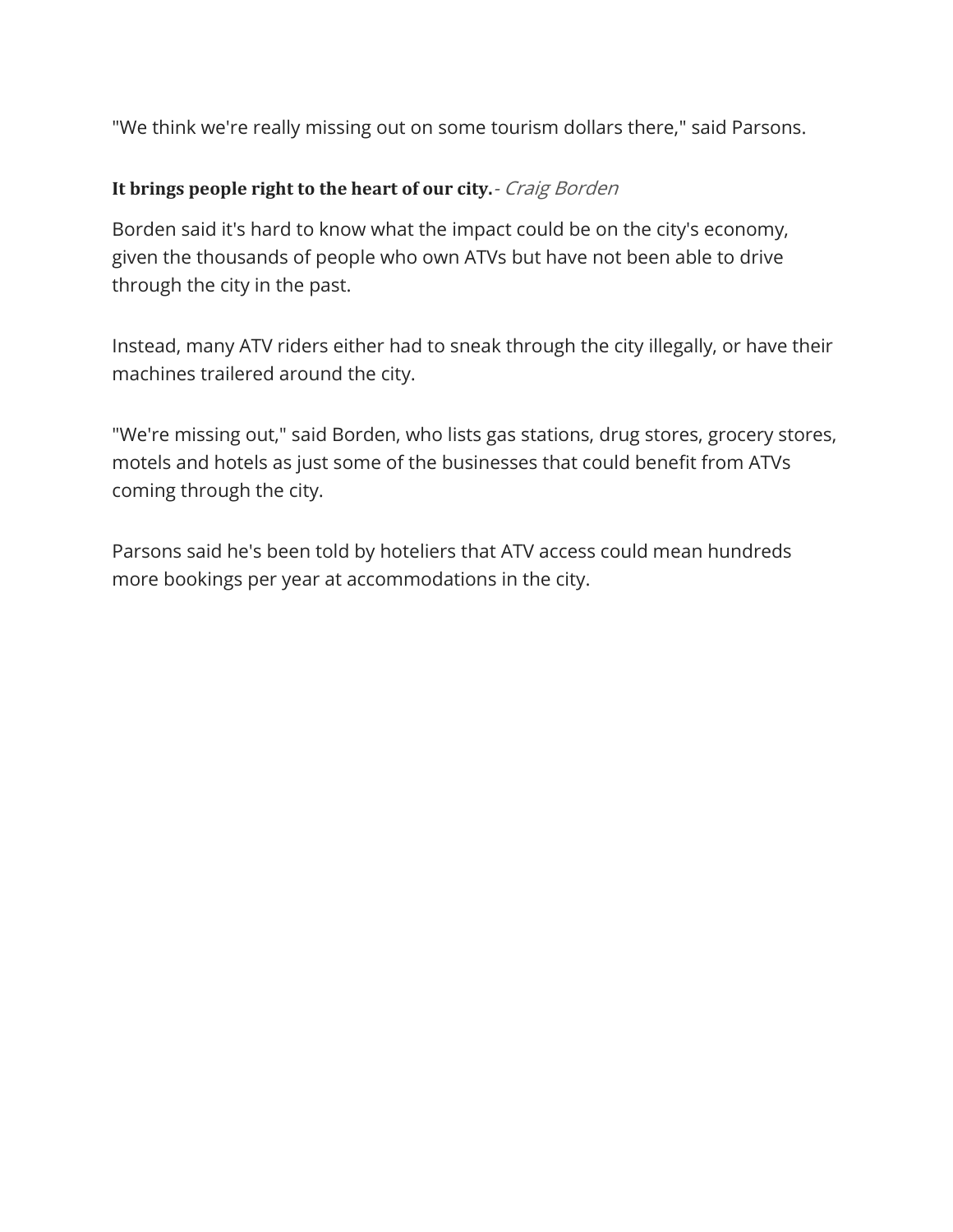

Corner Brook Mayor Jim Parsons says people will only be able to ride their ATVs along a designated route in the city. (Colleen Connors/CBC) Borden's been lobbying for the easier access by ATV riders, but he said the city's proposed bylaw exceeds his expectations.

He said he thought the city might start by introducing ATVs to roads on the outskirts of Corner Brook, but added it's now evident to him that this idea of ATVs and other vehicles co-existing has been fully embraced by council.

# Safety first

That doesn't mean the city doesn't have concerns.

Parsons said the lucrative market from attracting ATVers doesn't override the importance of safety.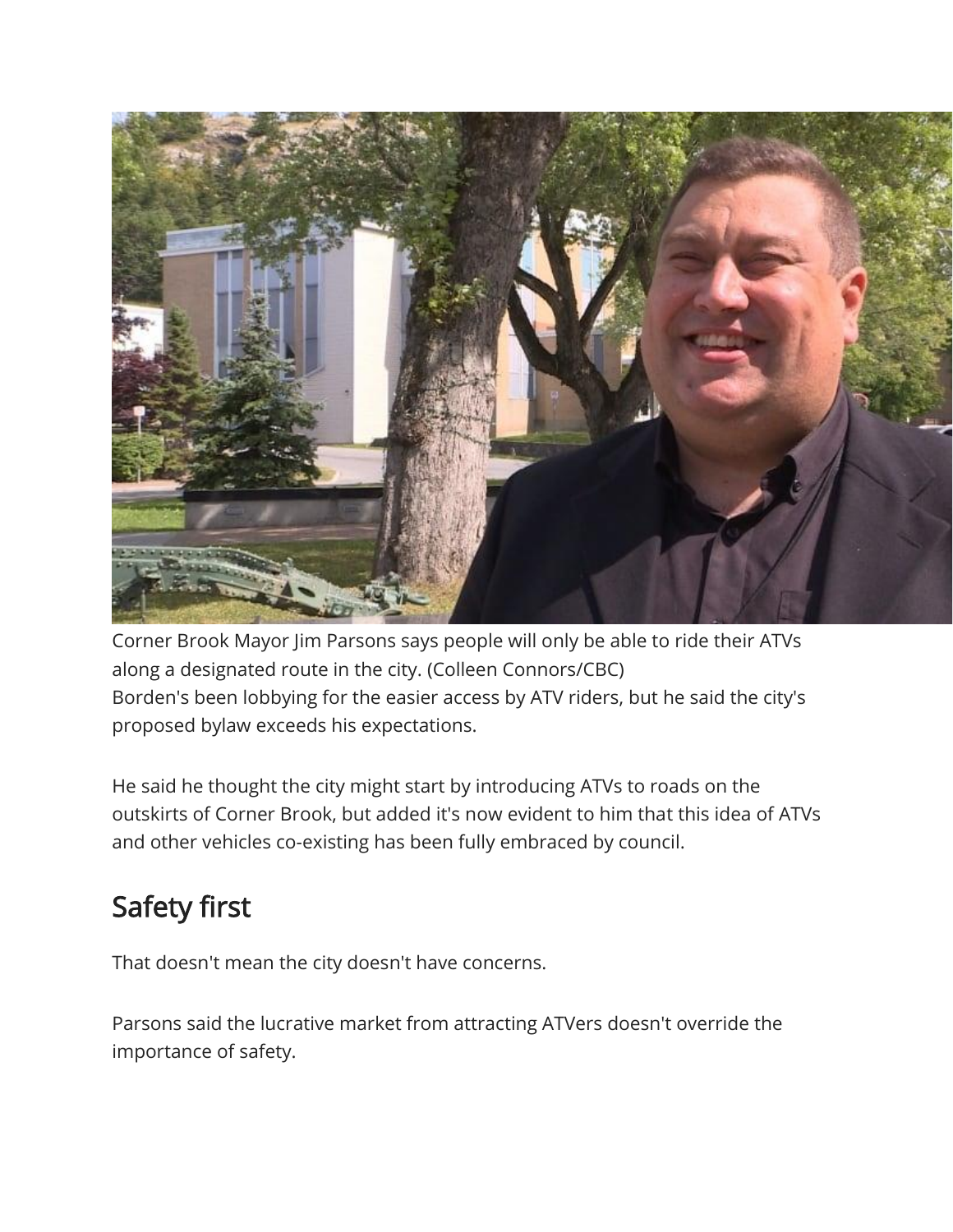"The first thing is to make it safe, and we don't want to bother residents, so that's why we're sticking to a very specific route," said Parsons.

"You cannot just get out your ATV from your house and start driving around the city."



Craig Borden offers ATV tours through his business, Rugged Edge. (Colleen Connors/CBC)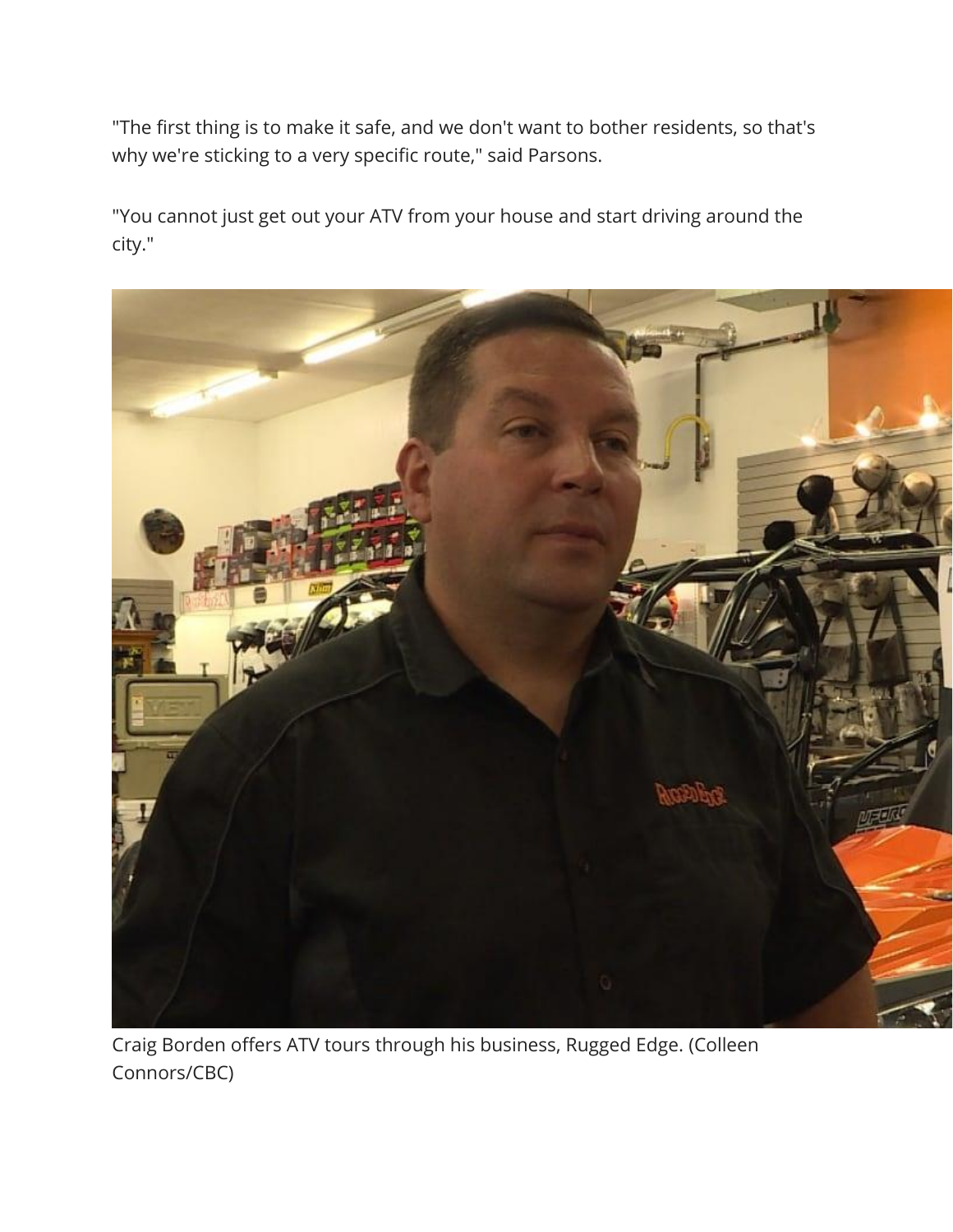ATVs that are used on city streets will have to be registered with Service NL and carry insurance for public liability, and drivers will have to have a valid driver's licence.

Parsons says the ATV bylaw will also allow them to be operated only between 7 a.m. and 10 p.m., and only from June to October.

#### **I've probably had more inquiries about people that want to come through the town on ATV than I've ever had on snowmobiling.**- Craig Borden

In addition, there will be a speed limit of 40 kilometres per hour for ATVs on roads.

"We feel that this is a very cautious, measured approach, and will be safe for everyone," said Parsons.

## Keeping the ATVs in line

Parsons said the city will be sharing responsibility for enforcement with the Royal Newfoundland Constabulary.

Clear signage will be one of the safeguards so people know where ATVs are permitted and where they are not allowed, he said.

"We think that we can enforce it effectively."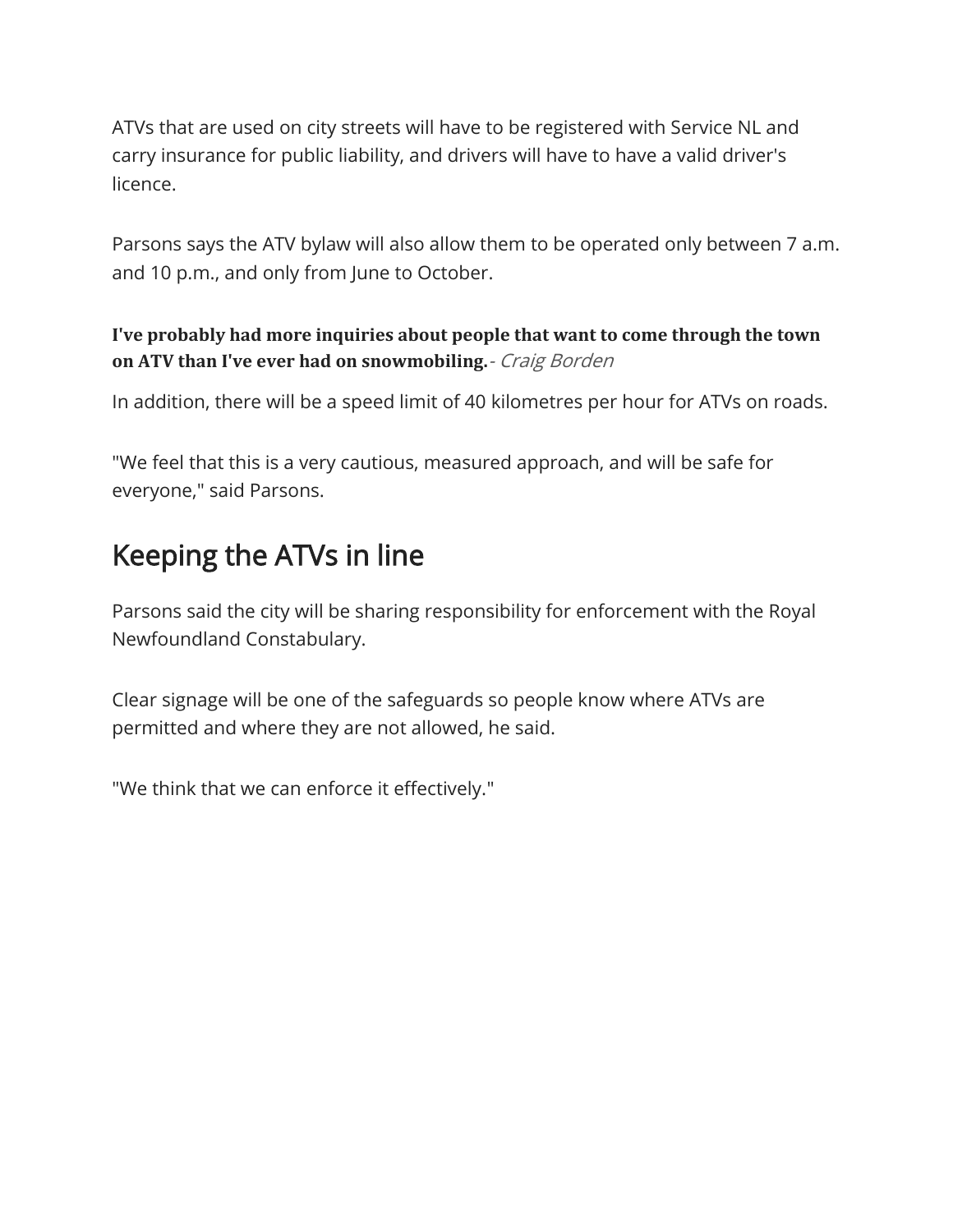

In the past, ATV owners often had to bypass Corner Brook by putting their machines on a trailer due to the lack of a route through the city. This trailer of ATVs is parked at a rest stop on the Trans-Canada Highway overlooking Corner Brook. (Craig Borden/Submitted)

# Lots of interest

While the bylaw hasn't even been enacted yet, Borden said he's already getting phone calls and messages from people who are excited about the change or who have questions about how it will work.

He said even he didn't realize the level of interest in riding ATVs to Corner Brook would be so high.